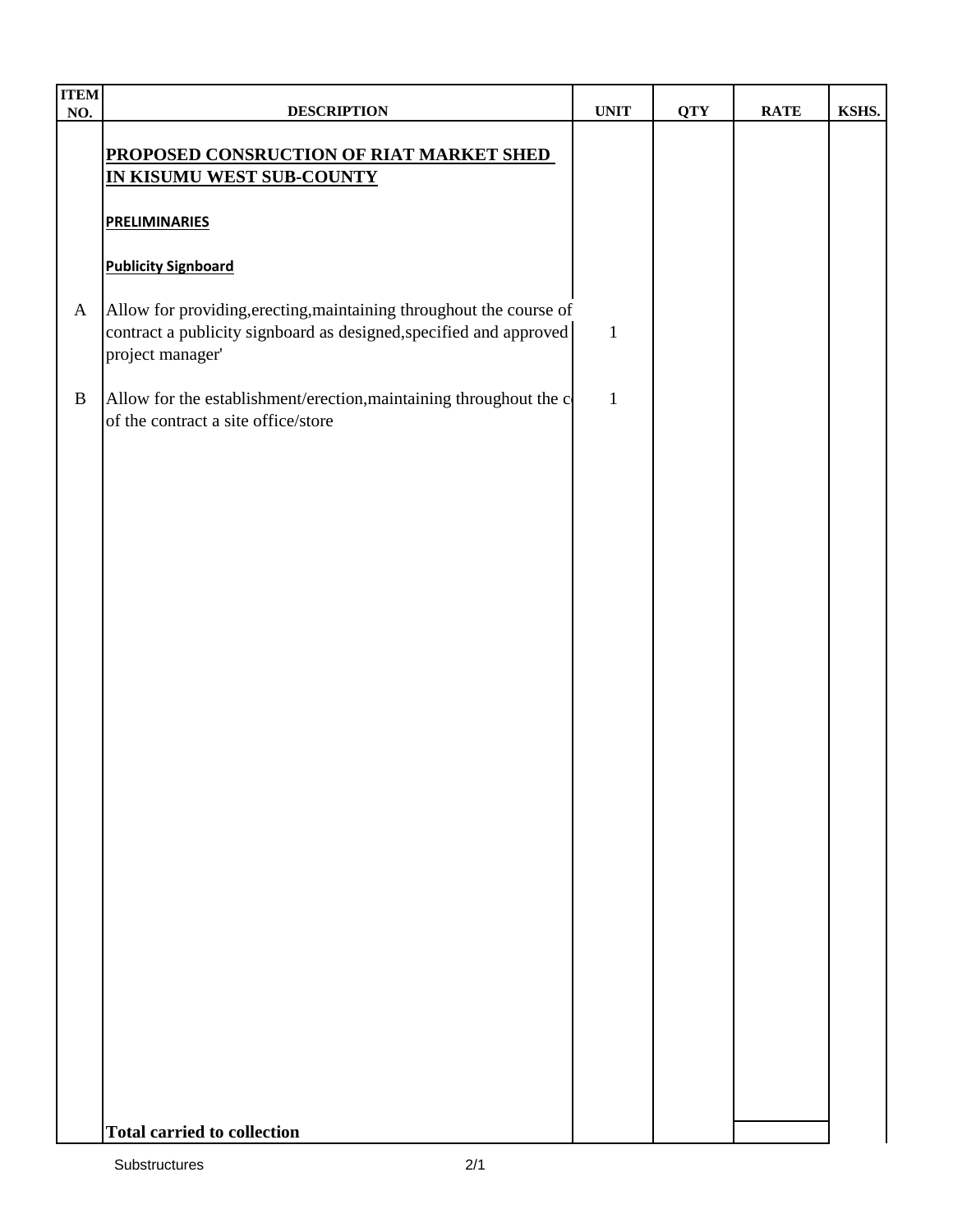| <b>ITEM</b><br>NO. | <b>DESCRIPTION</b>                                                                                                                                                                                                                                                                                                                                                                               | <b>UNIT</b> | <b>QTY</b> | <b>RATE</b> | KSHS. | CTS. |
|--------------------|--------------------------------------------------------------------------------------------------------------------------------------------------------------------------------------------------------------------------------------------------------------------------------------------------------------------------------------------------------------------------------------------------|-------------|------------|-------------|-------|------|
|                    | PROPOSED CONSRUCTION OF RIAT MARKET<br><b>SHED IN KISUMU WEST SUB-COUNTY</b>                                                                                                                                                                                                                                                                                                                     |             |            |             |       |      |
|                    | <b>BILLS OF QUANTITIES</b>                                                                                                                                                                                                                                                                                                                                                                       |             |            |             |       |      |
|                    | <b>SECTION NO. 2</b>                                                                                                                                                                                                                                                                                                                                                                             |             |            |             |       |      |
|                    | <b>ELEMENT NO.1</b>                                                                                                                                                                                                                                                                                                                                                                              |             |            |             |       |      |
|                    | <b>SUBSTRUCTURE</b>                                                                                                                                                                                                                                                                                                                                                                              |             |            |             |       |      |
|                    | (All Provisional)                                                                                                                                                                                                                                                                                                                                                                                |             |            |             |       |      |
|                    | <b>NOTES</b>                                                                                                                                                                                                                                                                                                                                                                                     |             |            |             |       |      |
| 1                  | The Tenderer's attention is drawn to the Preliminaries<br>Contract Particulars Clause 8.0 which states that the<br>Standard Method of Measurement is the June 2008<br>Edition. Per Clause $D5(g)$ of this S.M.M all<br>excavations in this BoQ have been measured NET<br>and no allowance has been made for working space<br>and the tenderer is shall price for the excavations<br>accordingly. |             |            |             |       |      |
| 2                  | Cement for all Structural Works in these Bills of<br>Quantities shall strictly be Grade 42.5                                                                                                                                                                                                                                                                                                     |             |            |             |       |      |
| 3 <sup>7</sup>     | Cement for Non-Structural Works in these Bills of<br>Quantities shall be Grade 32.5                                                                                                                                                                                                                                                                                                              |             |            |             |       |      |
| $\overline{4}$     | All Reinforcement in these Bills of Quantities shall be<br>to BS 4449:1997 with the following characteristic; a)<br>Grade 460 B high strength type 2 Ribbed bars with<br>proof stress of 460N/mm <sup>2</sup> ; allow for cutting, bending,<br>hoisting and fixing including all necessary trying wires<br>and spacer stools;                                                                    |             |            |             |       |      |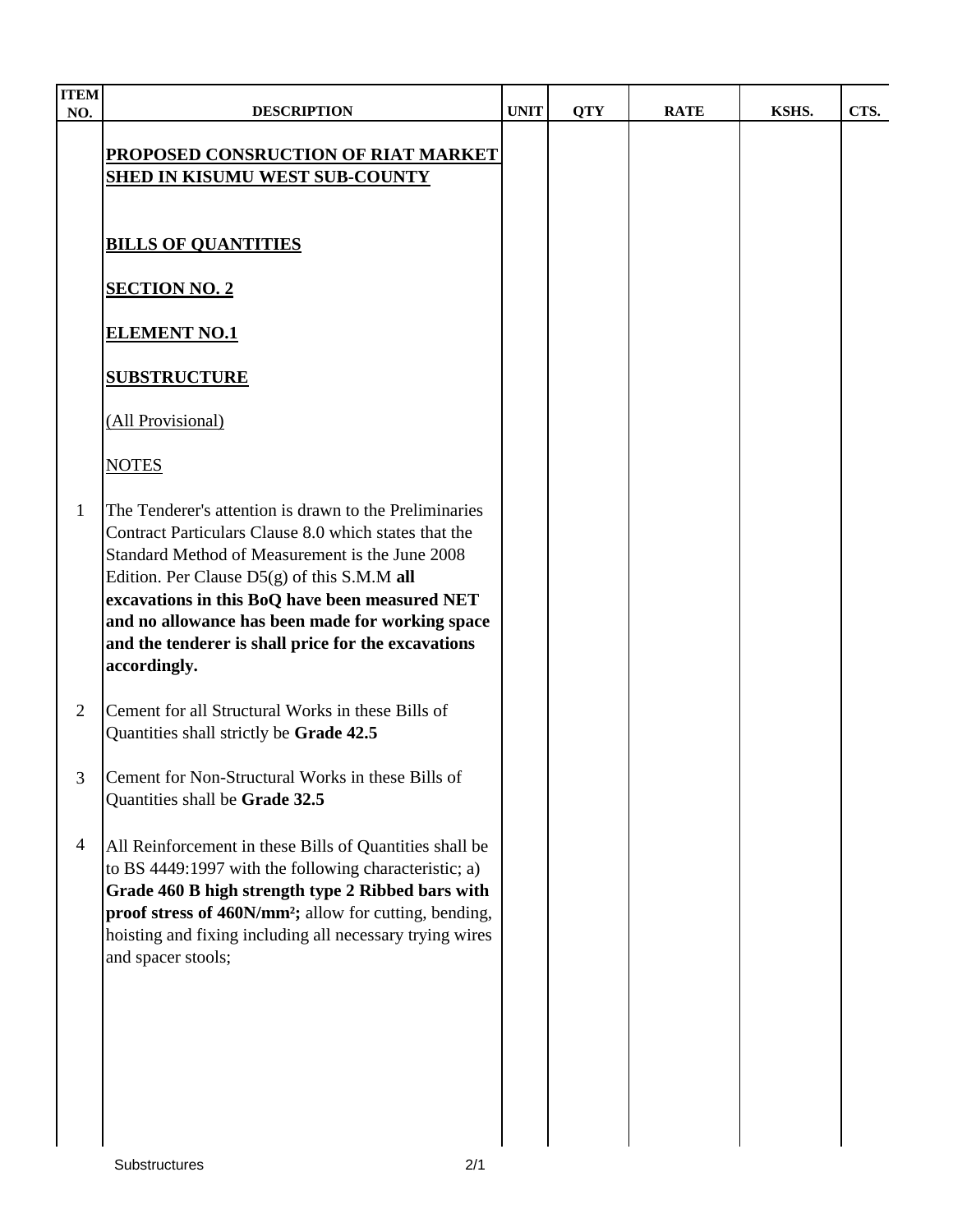| <b>ITEM</b><br>NO. | <b>DESCRIPTION</b>                                                                 | <b>UNIT</b>    | <b>QTY</b> | <b>RATE</b> | KSHS. | CTS. |
|--------------------|------------------------------------------------------------------------------------|----------------|------------|-------------|-------|------|
|                    | <b>SUBSTRUCTURES (CONT'D)</b>                                                      |                |            |             |       |      |
|                    |                                                                                    |                |            |             |       |      |
|                    | <b>Site Clearance</b>                                                              |                |            |             |       |      |
| $\mathbf{A}$       | Clear site of small bushes and grub roots of small trees<br>and cart away          | m2             | 720        |             |       |      |
|                    |                                                                                    |                |            |             |       |      |
|                    | <b>Excavations &amp; Earthworks</b>                                                |                |            |             |       |      |
| $\bf{B}$           | Excavate to remove top vegetable soil average 150mm<br>deep; remove from site      | m2             | 720        |             |       |      |
|                    |                                                                                    |                |            |             |       |      |
| $\mathbf C$        | Excavate for strip foundations not exceeding 1.5 m<br>deep from reduced level      | m <sub>3</sub> | 114        |             |       |      |
| $\mathbf D$        | Ditto for Column Bases not exceeding 1.5 m deep from                               |                |            |             |       |      |
|                    | reduced level                                                                      | m <sub>3</sub> | 64         |             |       |      |
| ${\bf E}$          | Allow for keeping excavations free from water by                                   |                |            |             |       |      |
|                    | baling or pumping as required including provision of<br>drains, etc., as described | Item           |            |             |       |      |
| $\mathbf F$        | Allow for maintaining and supporting sides of                                      |                |            |             |       |      |
|                    | excavations and for keeping free from fallen materials                             |                |            |             |       |      |
|                    | as described                                                                       | Item           |            |             |       |      |
|                    | Disposal                                                                           |                |            |             |       |      |
| G                  | Backfilling around foundations & columns                                           | m <sub>3</sub> | 97         |             |       |      |
| H                  | Load and cart away surplus spoil                                                   | m <sub>3</sub> | 124        |             |       |      |
|                    | <b>Imported filling</b>                                                            |                |            |             |       |      |
| I                  | 300mm Thick approved hardcore under floor bed well                                 |                |            |             |       |      |
|                    | compacted                                                                          | m2             | 720        |             |       |      |
| $\bf J$            | 40mm Thick Murram or quarry dust blinding to                                       |                |            |             |       |      |
|                    | hardcore                                                                           | m2             | 720        |             |       |      |
|                    |                                                                                    |                |            |             |       |      |
|                    |                                                                                    |                |            |             |       |      |
|                    | <b>Carried to Collection</b>                                                       |                |            | Kshs.       |       |      |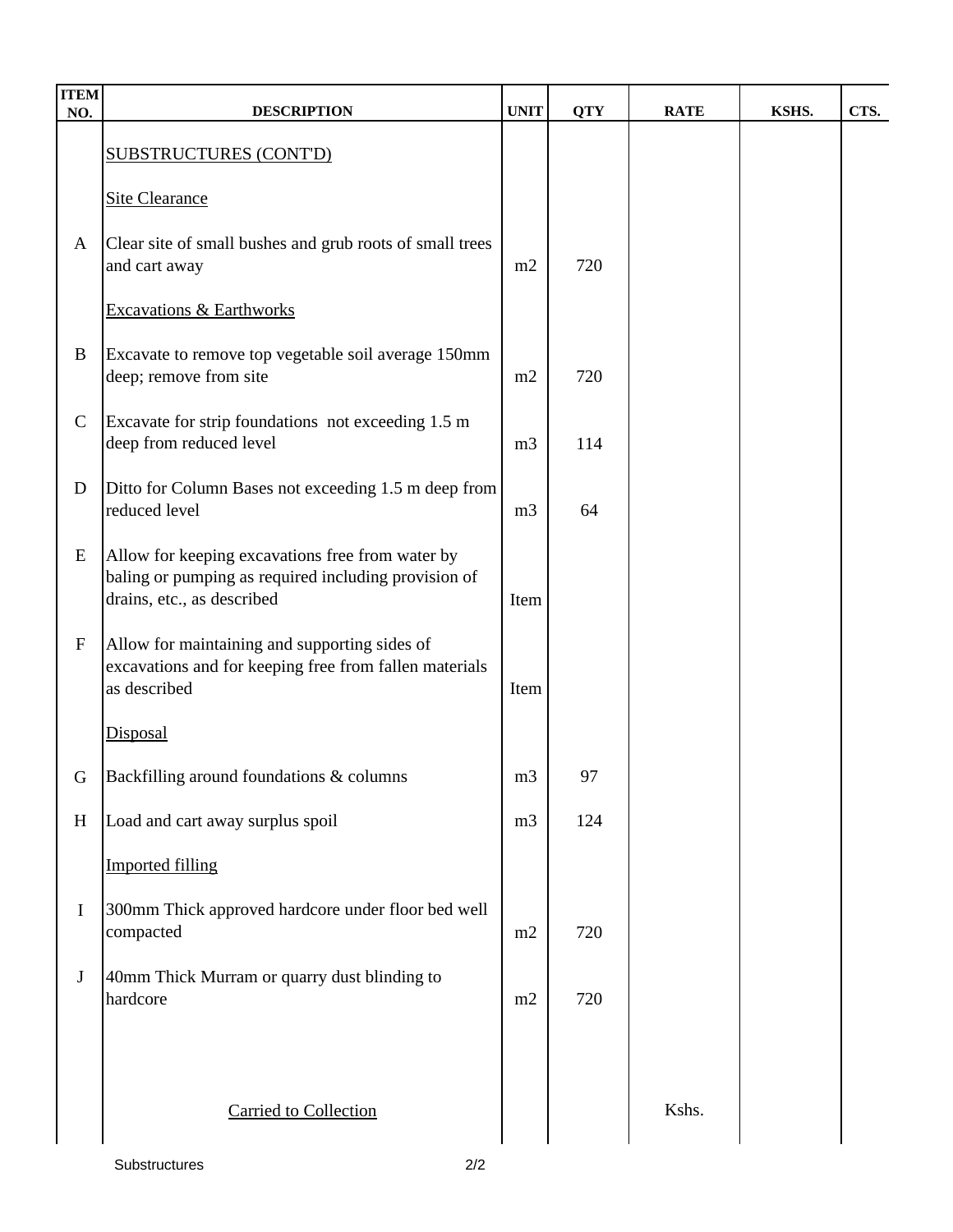| <b>ITEM</b><br>NO. | <b>DESCRIPTION</b>                                                                                                       | <b>UNIT</b>    | <b>QTY</b> | <b>RATE</b> | KSHS. | CTS. |
|--------------------|--------------------------------------------------------------------------------------------------------------------------|----------------|------------|-------------|-------|------|
|                    | <b>SUBSTRUCTURES (CONT'D)</b>                                                                                            |                |            |             |       |      |
|                    |                                                                                                                          |                |            |             |       |      |
|                    | Damp proof membrane as described :-                                                                                      |                |            |             |       |      |
| $\mathbf{A}$       | 1000 Gauge polythene sheet dampproof membrane to                                                                         |                |            |             |       |      |
|                    | horizontal surfaces                                                                                                      | m2             | 720        |             |       |      |
|                    | Anti-termite treatment                                                                                                   |                |            |             |       |      |
| $\, {\bf B}$       | Chemical anti-termite treatment executed by an                                                                           |                |            |             |       |      |
|                    | approved specialist under a ten-year guarantee to<br>horizontal surfaces of the floor slab and around the                |                |            |             |       |      |
|                    | plinth, e.t.c.                                                                                                           | m2             | 720        |             |       |      |
|                    | Concrete Class (1:3:6) in 50mm thick blinding under :-                                                                   |                |            |             |       |      |
|                    |                                                                                                                          |                |            |             |       |      |
| $\mathcal{C}$      | Strip foundations for masonry walling                                                                                    | m2             | 117        |             |       |      |
| $\mathbf D$        | Column bases                                                                                                             | m2             | 84         |             |       |      |
|                    | Vibrated reinforced concrete class 20 in:                                                                                |                |            |             |       |      |
| E                  | <b>Colum Bases</b>                                                                                                       | m <sub>3</sub> | 15         |             |       |      |
| $\mathbf{F}$       | Columns                                                                                                                  | m <sub>3</sub> | 6          |             |       |      |
| G                  | <b>Strip foundations</b>                                                                                                 | m <sub>3</sub> | 18         |             |       |      |
| H                  | 150 mm Thick slab                                                                                                        | m2             | 720        |             |       |      |
|                    | <b>Reinforcement</b>                                                                                                     |                |            |             |       |      |
|                    | Reinforcement to BS 4449:1997 with the following                                                                         |                |            |             |       |      |
|                    | characteristic; a) Grade 460 B high strength type 2                                                                      |                |            |             |       |      |
|                    | Ribbed bars with proof stress of 460N/mm <sup>2</sup> ; allow for<br>cutting, bending, hoisting and fixing including all |                |            |             |       |      |
|                    | necessary trying wires and spacer stools                                                                                 |                |            |             |       |      |
| $\bf{I}$           | <b>Assorted Bars</b>                                                                                                     | Kg             | 3,900      |             |       |      |
|                    |                                                                                                                          |                |            |             |       |      |
|                    |                                                                                                                          |                |            |             |       |      |
|                    | <b>Carried to Collection</b>                                                                                             |                |            | Kshs.       |       |      |
|                    |                                                                                                                          |                |            |             |       |      |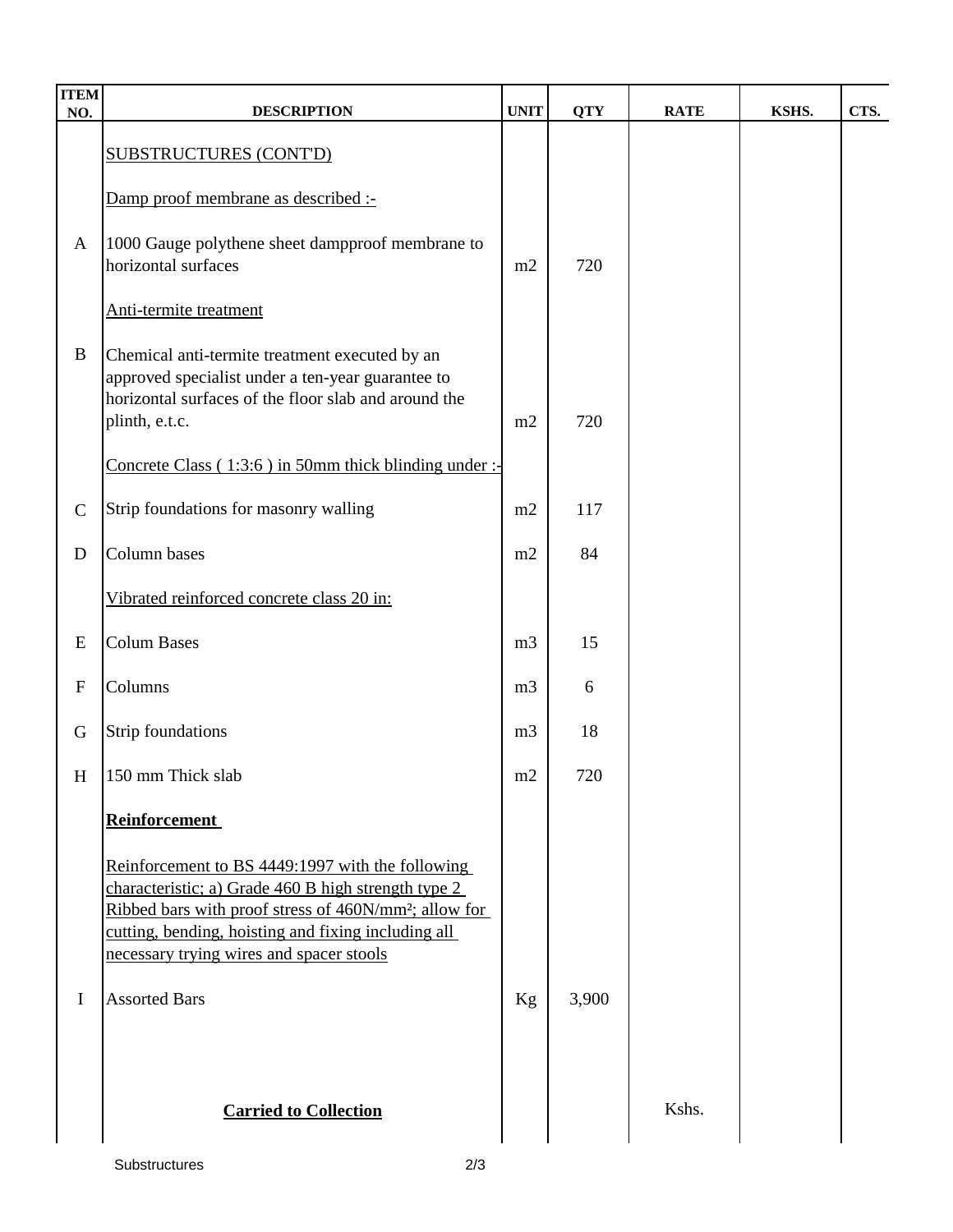| <b>ITEM</b><br>NO. | <b>DESCRIPTION</b>                                                                                                      | <b>UNIT</b> | <b>QTY</b> | <b>RATE</b> | KSHS. | CTS. |
|--------------------|-------------------------------------------------------------------------------------------------------------------------|-------------|------------|-------------|-------|------|
|                    | <b>SUBSTRUCTURES (CONT'D)</b>                                                                                           |             |            |             |       |      |
|                    | Steel mesh fabric reinforcement to B.S. 4483                                                                            |             |            |             |       |      |
| $\mathbf{A}$       | Ref. A142 Layer of fabric mesh reinforcement laid in<br>bed with 150mm side and end laps                                | m2          | 720        |             |       |      |
|                    | Sawn formwork to:                                                                                                       |             |            |             |       |      |
| $\bf{B}$           | Sides of column bases                                                                                                   | m2          | 90         |             |       |      |
| $\mathcal{C}$      | Sides of worktop slab and concrete seats                                                                                | m2          | 78         |             |       |      |
| $\mathbf D$        | Sides of strip foundations                                                                                              | m2          | 246        |             |       |      |
| E                  | Edges of floor beds 75 - 150mm high                                                                                     | m           | 116        |             |       |      |
|                    | Quarry dressed natural stone walling in cement sand<br>mortar $(1:3)$ with minimum crushing strength of 7.0<br>$N/mm^2$ |             |            |             |       |      |
| ${\bf F}$          | 200mm Thick walling                                                                                                     | m2          | 207        |             |       |      |
|                    | 1000 Gauge polythene sheet damp proof course laid on<br>and including cement sand (1:3) levelling screed                |             |            |             |       |      |
| $\mathbf G$        | 200mm Wide                                                                                                              | m           | 194        |             |       |      |
|                    |                                                                                                                         |             |            |             |       |      |
|                    |                                                                                                                         |             |            |             |       |      |
|                    |                                                                                                                         |             |            |             |       |      |
|                    |                                                                                                                         |             |            |             |       |      |
|                    |                                                                                                                         |             |            |             |       |      |
|                    | <b>Carried to Collection</b>                                                                                            |             |            | Kshs.       |       |      |
|                    |                                                                                                                         |             |            |             |       |      |
|                    |                                                                                                                         |             |            |             |       |      |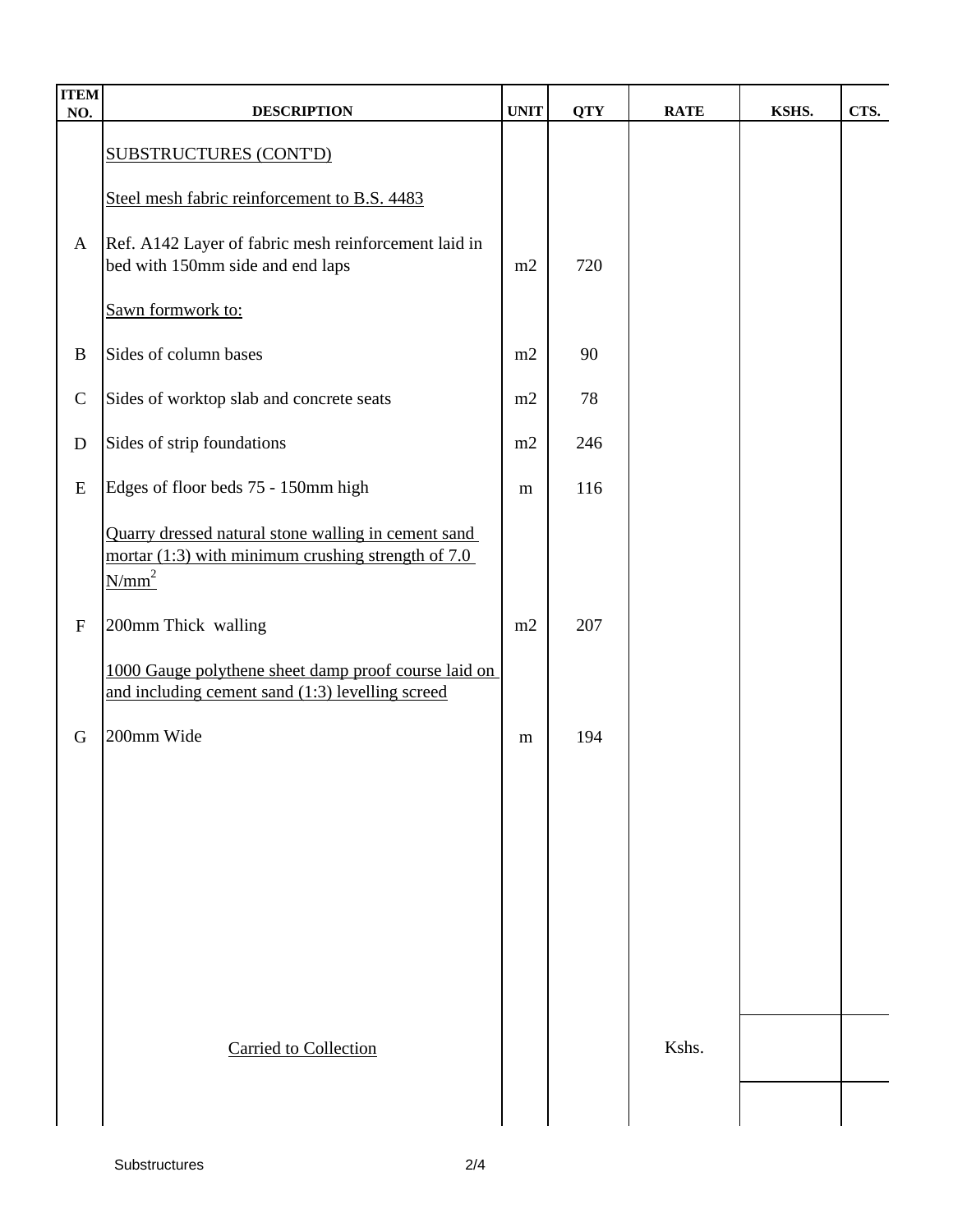| <b>ITEM</b><br><b>NO.</b> | <b>DESCRIPTION</b>                 | <b>UNIT</b> | <b>QTY</b> | <b>RATE</b> | KSHS. | CTS. |
|---------------------------|------------------------------------|-------------|------------|-------------|-------|------|
|                           |                                    |             |            |             |       |      |
|                           |                                    |             |            |             |       |      |
|                           |                                    |             |            |             |       |      |
|                           | <b>COLLECTION</b>                  |             |            |             |       |      |
|                           | Page No. 2/2                       |             |            |             |       |      |
|                           | Page No. $2/3$                     |             |            |             |       |      |
|                           | Page No. 2/4                       |             |            |             |       |      |
|                           |                                    |             |            |             |       |      |
|                           |                                    |             |            |             |       |      |
|                           |                                    |             |            |             |       |      |
|                           |                                    |             |            |             |       |      |
|                           |                                    |             |            |             |       |      |
|                           |                                    |             |            |             |       |      |
|                           | TOTAL FOR SUBSTRUCTURES CARRIED TO |             |            |             |       |      |
|                           | <b>SUMMARY</b>                     |             |            | KSHS.       |       |      |
|                           |                                    |             |            |             |       |      |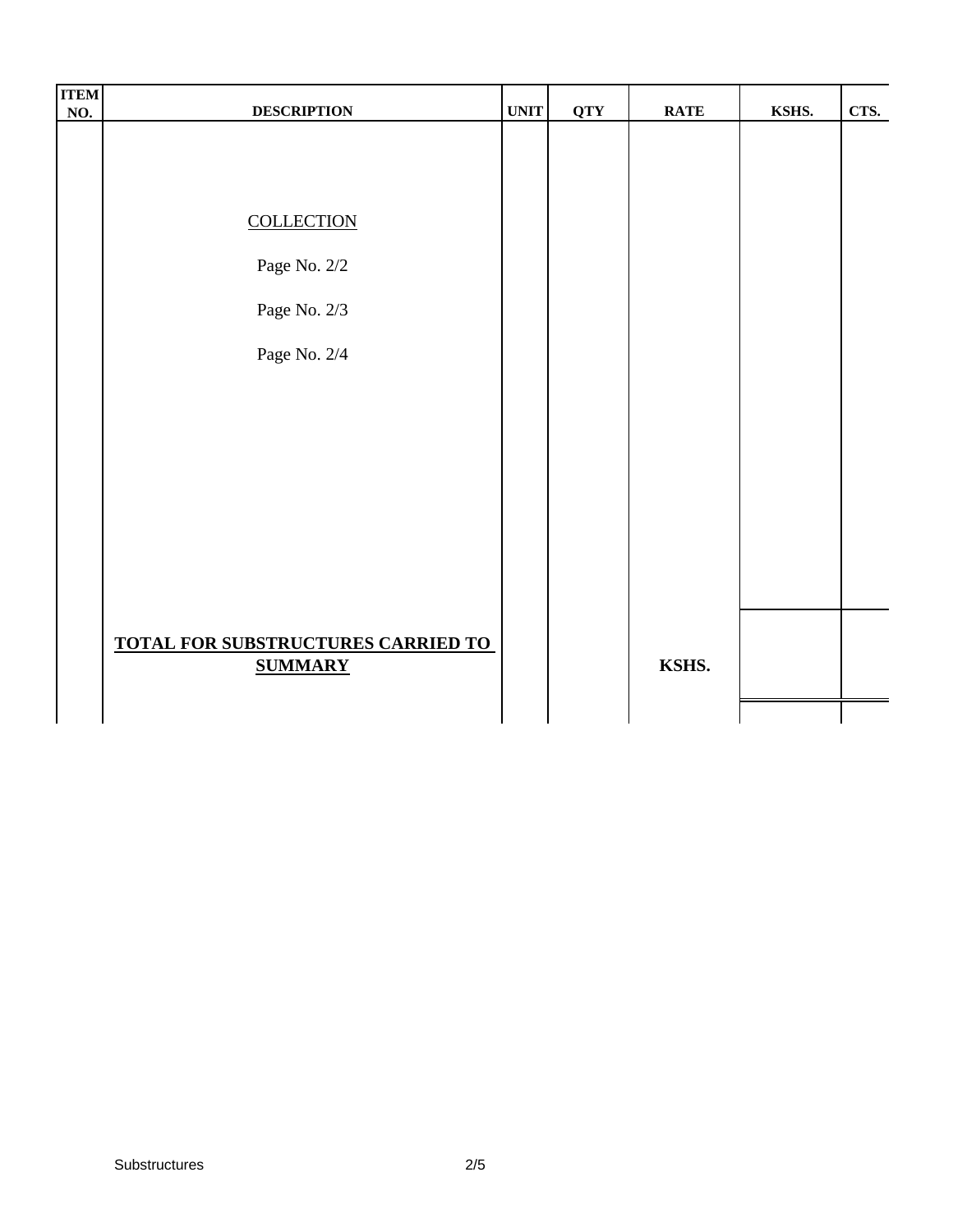| <b>TTEM</b><br>$\underline{\mathbf{NO}}$ . | <b>DESCRIPTION</b>                                                                                         | <b>UNIT</b> | <b>QTY</b> | <b>RATE</b> | KSHS. | CTS. |
|--------------------------------------------|------------------------------------------------------------------------------------------------------------|-------------|------------|-------------|-------|------|
|                                            | PROPOSED CONSRUCTION OF RIAT MARKET<br><b>SHED IN KISUMU WEST SUB-COUNTY</b>                               |             |            |             |       |      |
|                                            | <b>BILLS OF QUANTITIES</b>                                                                                 |             |            |             |       |      |
|                                            | <b>SECTION NO. 2</b>                                                                                       |             |            |             |       |      |
|                                            | <b>ELEMENT NO.2</b>                                                                                        |             |            |             |       |      |
|                                            | <b>RC SUPERSTRUCTURE</b>                                                                                   |             |            |             |       |      |
|                                            | Concrete Class 20mm in:-                                                                                   |             |            |             |       |      |
| A                                          | 100mm worktop slab                                                                                         | m2          | 66         |             |       |      |
| B                                          | Concrete seats                                                                                             | m2          | 63         |             |       |      |
|                                            | <b>Provide and fix steel RHS</b>                                                                           |             |            |             |       |      |
| $\mathbf C$                                | Size 200mm x 200mm                                                                                         | no          | 32         |             |       |      |
|                                            | Steel fabric mesh reinforcement to B.S.4483 to slab<br>and concrete seats                                  |             |            |             |       |      |
| D                                          | BRC mesh fabric reinforcement ref A142(weighing<br>2.2kg/m2) (measured net-no allowance made for<br>lamps) | m2          | 310        |             |       |      |
|                                            | <b>DOORS</b>                                                                                               |             |            |             |       |      |
| E                                          | Provide and fix steel plate doors complete with fittings                                                   | <b>No</b>   | 27         |             |       |      |
|                                            | <b>TOTAL FOR RC SUPERSTRUCTURE CARRIED</b><br><b>TO SUMMARY</b>                                            |             |            |             |       |      |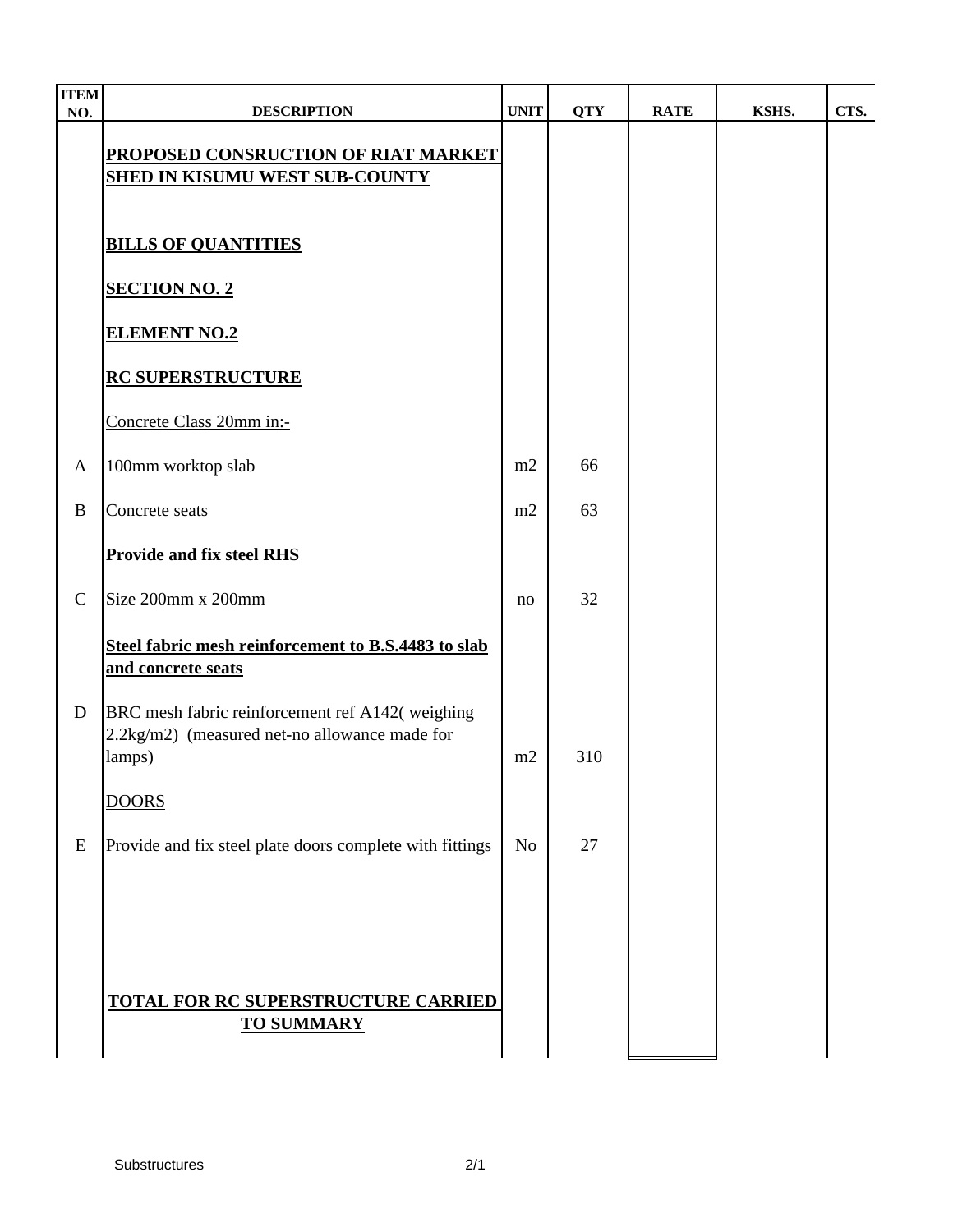| <b>ITEM</b><br>NO. | <b>DESCRIPTION</b>                                                                                                                                                                       | <b>UNIT</b> | <b>QTY</b> | <b>RATE</b> | KSHS. |
|--------------------|------------------------------------------------------------------------------------------------------------------------------------------------------------------------------------------|-------------|------------|-------------|-------|
|                    | PROPOSED CONSRUCTION OF RIAT MARKET<br><b>SHED IN KISUMU WEST SUB-COUNTY</b>                                                                                                             |             |            |             |       |
|                    | <b>BILLS OF QUANTITIES</b>                                                                                                                                                               |             |            |             |       |
|                    | <b>SECTION NO. 2</b>                                                                                                                                                                     |             |            |             |       |
|                    | <b>ELEMENT NO. 5</b>                                                                                                                                                                     |             |            |             |       |
|                    | <b>WALLING</b>                                                                                                                                                                           |             |            |             |       |
|                    | Approved local natural stonework; squared and<br>machine dressed; bedded in cement mortar (1:4);<br>reinforced with 25mm wide x 20mm gauge hoop iron<br>strapping every alternate course |             |            |             |       |
| $\boldsymbol{A}$   | 200mm Thick dwarf walling                                                                                                                                                                | m2          | 127        |             |       |
| $\mathbf{B}$       | 150mm Thick dwarf walling                                                                                                                                                                | m2          | 42         |             |       |
| $\mathsf C$        | 150mm Thick dwarf walling                                                                                                                                                                | m2          | 60         |             |       |
|                    | Damp proof course                                                                                                                                                                        |             |            |             |       |
| D                  | 200mm wide                                                                                                                                                                               | m           | 261        |             |       |
|                    |                                                                                                                                                                                          |             |            |             |       |
|                    |                                                                                                                                                                                          |             |            |             |       |
|                    |                                                                                                                                                                                          |             |            |             |       |
|                    |                                                                                                                                                                                          |             |            |             |       |
|                    | <b>TOTAL FOR WALLS CARRIED TO SUMMARY</b>                                                                                                                                                |             |            |             |       |
|                    |                                                                                                                                                                                          |             | KSHS.      |             |       |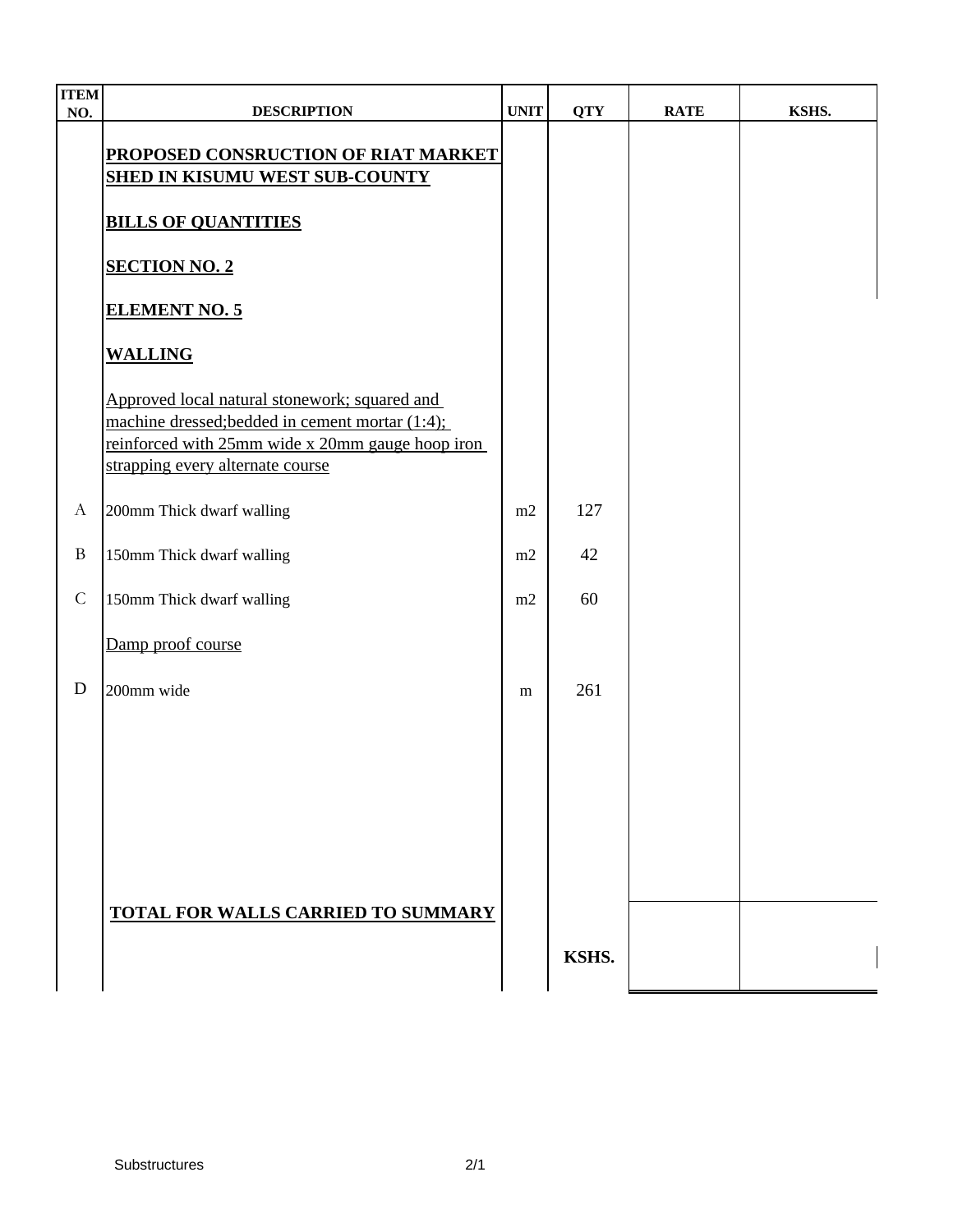| <b>ITEM</b><br>NO.        | <b>DESCRIPTION</b>                                                                                                                                 | <b>UNIT</b> | <b>QTY</b> | <b>RATE</b> | KSHS. | CTS. |
|---------------------------|----------------------------------------------------------------------------------------------------------------------------------------------------|-------------|------------|-------------|-------|------|
|                           | <b>PROPOSED CONSRUCTION OF RIAT MARKET</b><br><b>SHED IN KISUMU WEST SUB-COUNTY</b>                                                                |             |            |             |       |      |
|                           | <b>BILLS OF QUANTITIES</b>                                                                                                                         |             |            |             |       |      |
|                           | <b>SECTION NO. 2</b>                                                                                                                               |             |            |             |       |      |
|                           | <b>ELEMENT NO. 8</b>                                                                                                                               |             |            |             |       |      |
|                           | <b>ROOFING AND RAINWATER DISPOSAL</b><br>(All provisionaL)                                                                                         |             |            |             |       |      |
| $\mathbf{A}$              | Prepainted Gauge 28 IT5 roofing sheet                                                                                                              | m2          | 751        |             |       |      |
| $\bf{B}$                  | Ditto to ridge cap                                                                                                                                 | m           | 66         |             |       |      |
|                           | Supply and fix steel roof square tubes the contractor to<br>allow for proper joints and connection as may be deem<br>necessary<br>Structural steel |             |            |             |       |      |
| $\mathcal{C}$             | 50x50mm x5mm SHS                                                                                                                                   | m           | 626        |             |       |      |
| D                         | Ditto rafters                                                                                                                                      | m           | 258        |             |       |      |
| E                         | Ditto Tie beams                                                                                                                                    | m           | 240        |             |       |      |
| $\boldsymbol{\mathrm{F}}$ | 25mmx25mmx5mm Trusses                                                                                                                              | m           | 276        |             |       |      |
| G                         | 75mmx100mm x5mm wall plate                                                                                                                         | ${\bf m}$   | 192        |             |       |      |
| H                         | Ditto barge board                                                                                                                                  | ${\bf m}$   | 177        |             |       |      |
|                           | Rainwater Disposal                                                                                                                                 |             |            |             |       |      |
| $\mathbf I$               | 100mmx150mmx4mm steel gutter                                                                                                                       | ${\bf m}$   | 116        |             |       |      |
|                           | <b>Carried to Collection</b>                                                                                                                       |             |            |             |       |      |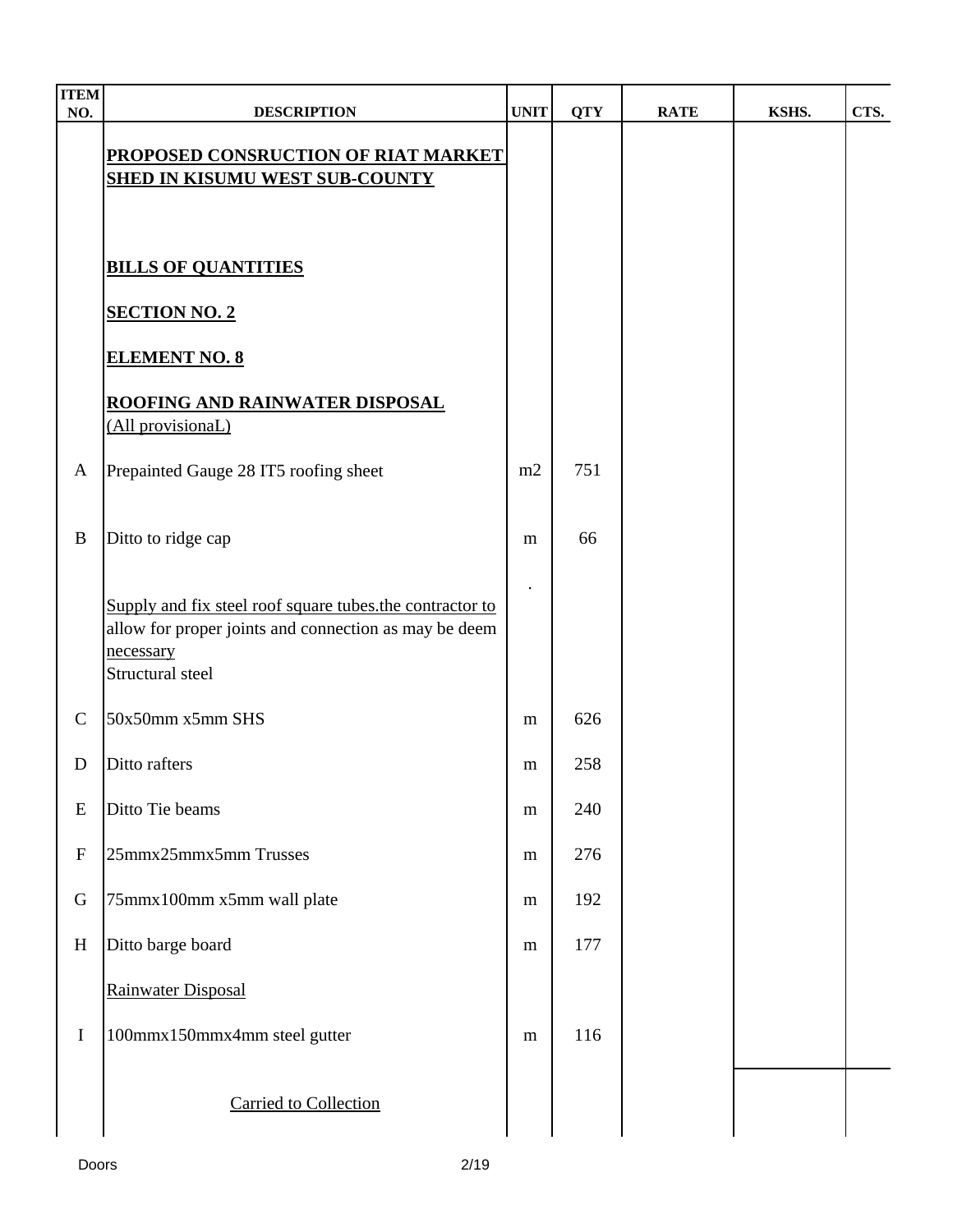| <b>ITEM</b><br>NO. | <b>DESCRIPTION</b>                       | <b>UNIT</b> | <b>QTY</b> | <b>RATE</b> | KSHS. | CTS. |
|--------------------|------------------------------------------|-------------|------------|-------------|-------|------|
|                    |                                          |             |            |             |       |      |
|                    |                                          |             |            |             |       |      |
|                    | <b>Carried to Collection</b>             |             |            |             |       |      |
|                    | <b>COLLECTION</b>                        |             |            |             |       |      |
|                    | Page No. 2/1                             |             |            |             |       |      |
|                    |                                          |             |            |             |       |      |
|                    |                                          |             |            |             |       |      |
|                    | <b>TOTAL FOR ROOF CARRIED TO SUMMARY</b> |             |            | KSHS.       |       |      |
|                    |                                          |             |            |             |       |      |
|                    |                                          |             |            |             |       |      |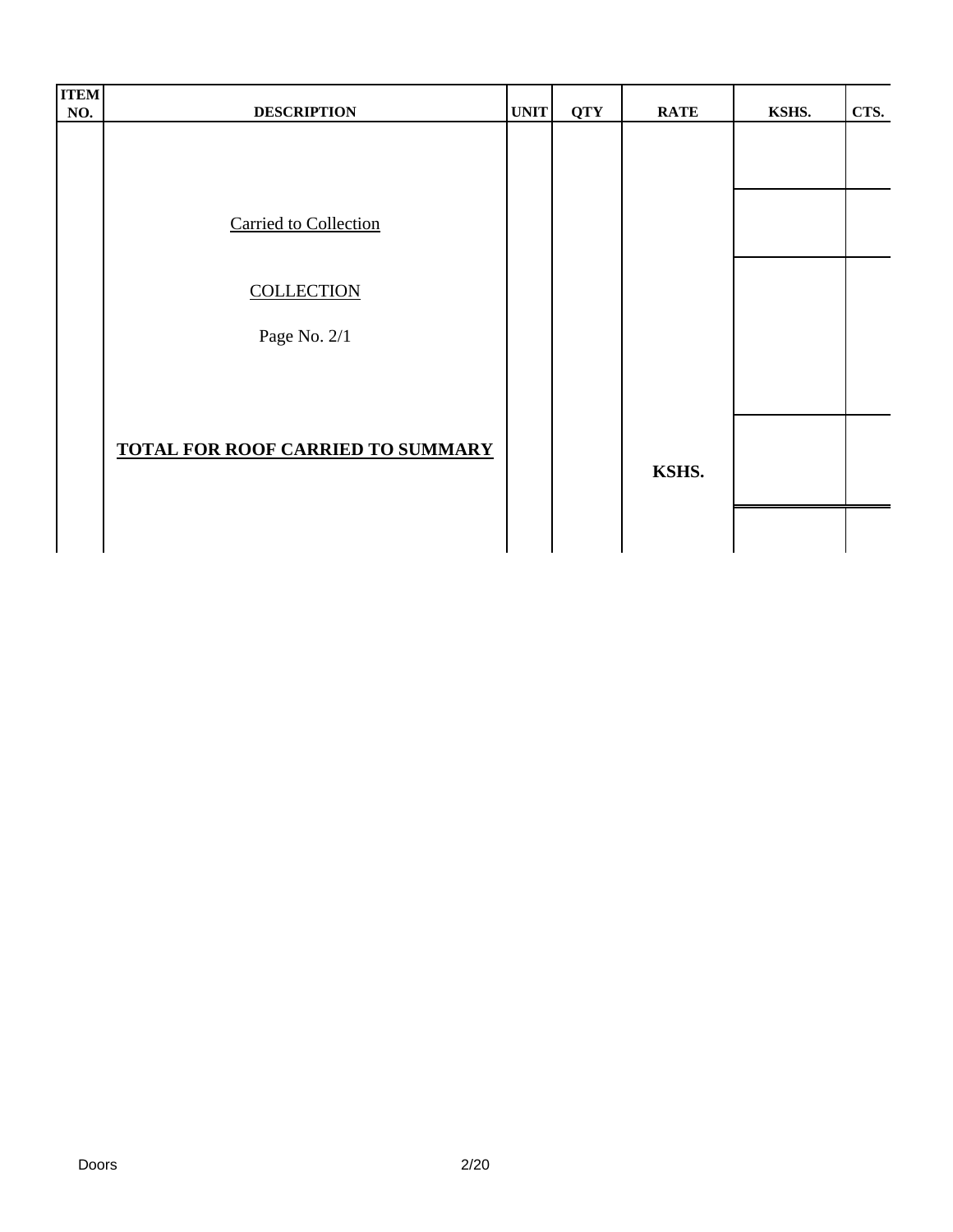| <b>ITEM</b><br>NO. | <b>DESCRIPTION</b>                                                           | <b>UNIT</b> | <b>QTY</b> | <b>RATE</b> | KSHS. | CTS. |
|--------------------|------------------------------------------------------------------------------|-------------|------------|-------------|-------|------|
|                    | PROPOSED CONSRUCTION OF RIAT MARKET<br><b>SHED IN KISUMU WEST SUB-COUNTY</b> |             |            |             |       |      |
|                    | <b>BILLS OF QUANTITIES</b>                                                   |             |            |             |       |      |
|                    | <b>SECTION NO. 2</b><br><b>ELEMENT NO. 9</b>                                 |             |            |             |       |      |
|                    | <b>FINISHES</b>                                                              |             |            |             |       |      |
|                    | <b>Wall Finishes</b>                                                         |             |            |             |       |      |
|                    | 15mm thick Cement and sand (1:4) plaster as described<br>to                  |             |            |             |       |      |
| $\mathbf{A}$       | Sides of block concrete wall surfaces                                        | m2          | 236        |             |       |      |
| $\, {\bf B}$       | Sides of slab and soffits                                                    | m2          | 68         |             |       |      |
| ${\bf C}$          | Keying to external wall surfaces                                             | m2          | 102        |             |       |      |
|                    |                                                                              |             |            |             |       |      |
|                    |                                                                              |             |            |             |       |      |
|                    |                                                                              |             |            |             |       |      |
|                    |                                                                              |             |            |             |       |      |
|                    |                                                                              |             |            |             |       |      |
|                    | <b>TOTAL FOR FINISHES CARRIED TO</b><br><b>SUMMARY</b>                       |             |            | KSHS.       |       |      |
|                    |                                                                              |             |            |             |       |      |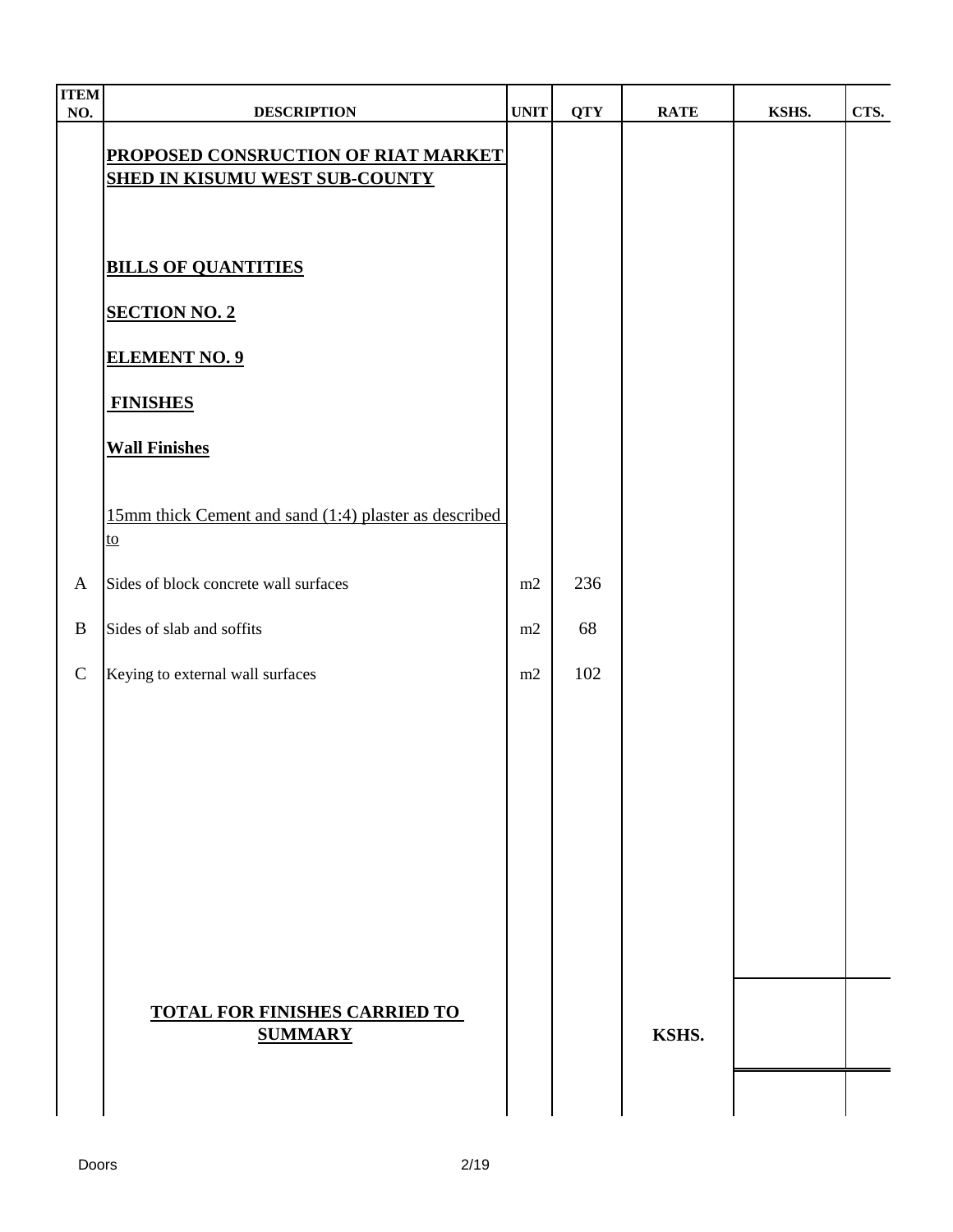| <b>ITEM</b><br>NO. |                                                                                         |          | SHS. | CTS. |
|--------------------|-----------------------------------------------------------------------------------------|----------|------|------|
|                    | PROPOSED CONSRUCTION OF RIAT<br><b>MARKET SHED IN KISUMU WEST SUB-</b><br><b>COUNTY</b> |          |      |      |
|                    | <b>BILLS OF QUANTITIES</b>                                                              |          |      |      |
|                    | <b>SECTION NO. 2</b>                                                                    |          |      |      |
|                    | <b>MAIN HOUSE</b>                                                                       |          |      |      |
|                    | <b>SUMMARY</b>                                                                          | PAGE NO. |      |      |
| 1.                 | <b>SUBSTRUCTURES</b>                                                                    | 2/5      |      |      |
| $\overline{2}$     | RC SUPERSTRUCTURE                                                                       | 2/2      |      |      |
| 3                  | <b>WALLING</b>                                                                          | 2/1      |      |      |
| $\overline{4}$     | <b>ROOF</b>                                                                             | 2/2      |      |      |
| 5                  | <b>FINISHES</b>                                                                         | 2/2      |      |      |
|                    |                                                                                         |          |      |      |
|                    |                                                                                         |          |      |      |
|                    |                                                                                         |          |      |      |
|                    |                                                                                         |          |      |      |
|                    |                                                                                         |          |      |      |
|                    | <b>TOTAL FOR MAIN BLOCK CARRIED TO</b><br><b>MAIN SUMMARY</b>                           | KSHS.    |      |      |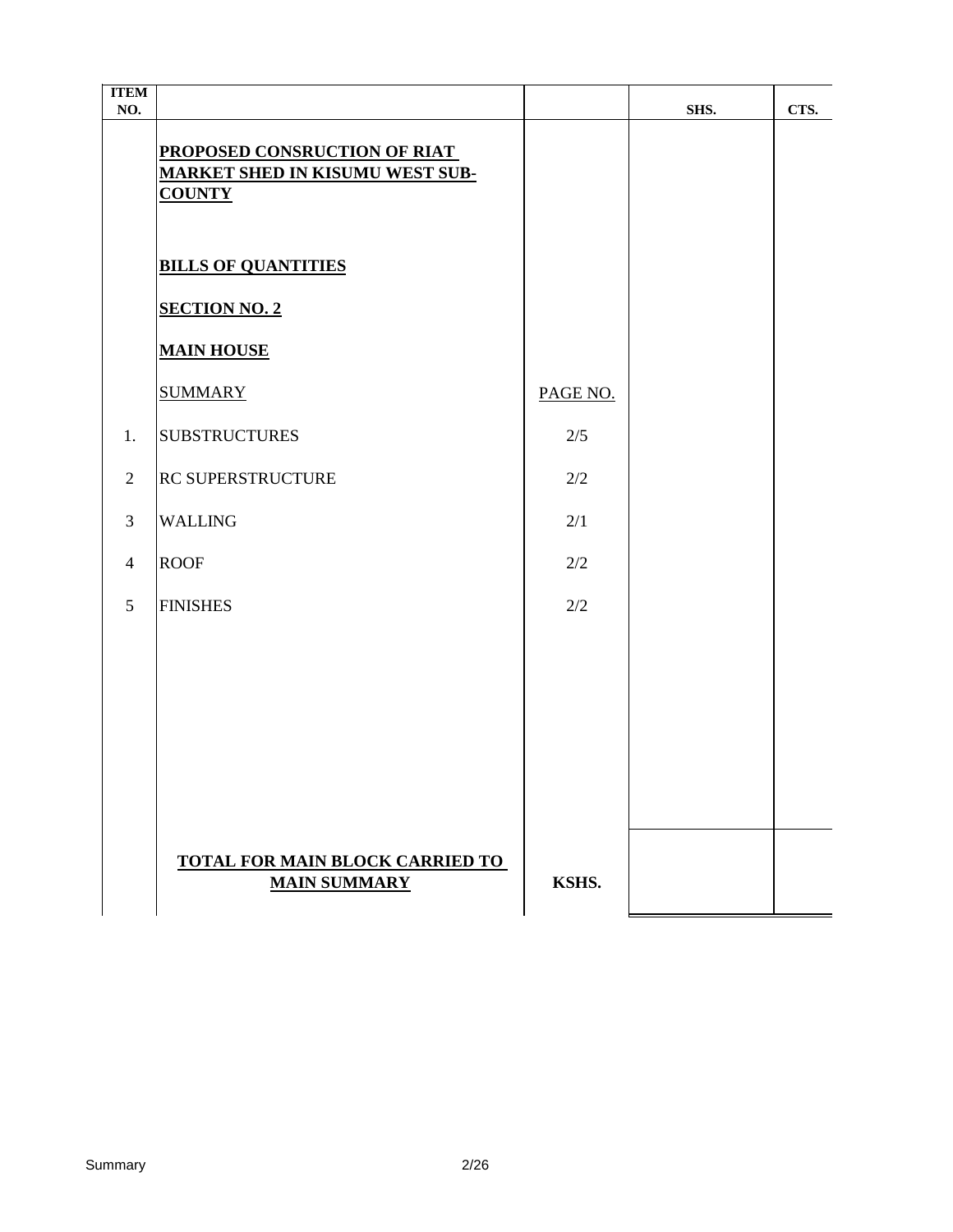| <b>ITEM</b><br>NO. | <b>DESCRIPTION</b>                                                                                   | <b>UNIT</b> | QTY.  | KSHS.   | CTS.      |
|--------------------|------------------------------------------------------------------------------------------------------|-------------|-------|---------|-----------|
|                    | PROPOSED CONSRUCTION OF RIAT MARKET<br><b>SHED IN KISUMU WEST SUB-COUNTY</b>                         |             |       |         |           |
|                    | <b>BILLS OF QUANTITIES</b><br><b>SECTION NO. 3</b>                                                   |             |       |         |           |
|                    | <b>MAIN HOUSE</b><br>PRIME COST AND PROVISIONAL SUMS<br><b>PRIME COST SUMS</b>                       |             |       |         |           |
| A                  | Allow the Prime Cost Sum of Kenya Shillings One Hundred<br>thousand for Contigencies                 |             | Sum   | 100,000 | $00\,$    |
| B                  | Allow the Prime Cost Sum of Kenya Shillings One Hundred<br>and Fifty thousand for project management |             | Sum   | 150,000 | $00\,$    |
| $\mathcal{C}$      | Allow the Prime Cost Sum of Kenya Shillings Six thousand<br>for Material Test                        |             | Sum   | 6,000   | $00\,$    |
| D                  | Allow the Prime Cost Sum of Kenya Shillings Twenty<br>thousand for Environmental mitigation          |             | Sum   | 20,000  | 00        |
|                    |                                                                                                      |             |       |         |           |
|                    |                                                                                                      |             |       |         |           |
|                    | TOTAL FOR PRIME COST AND PROVISIONAL<br><b>SUMS CARRIED TO SUMMARY</b>                               |             | KSHS. | 276,000 | $\bf{00}$ |